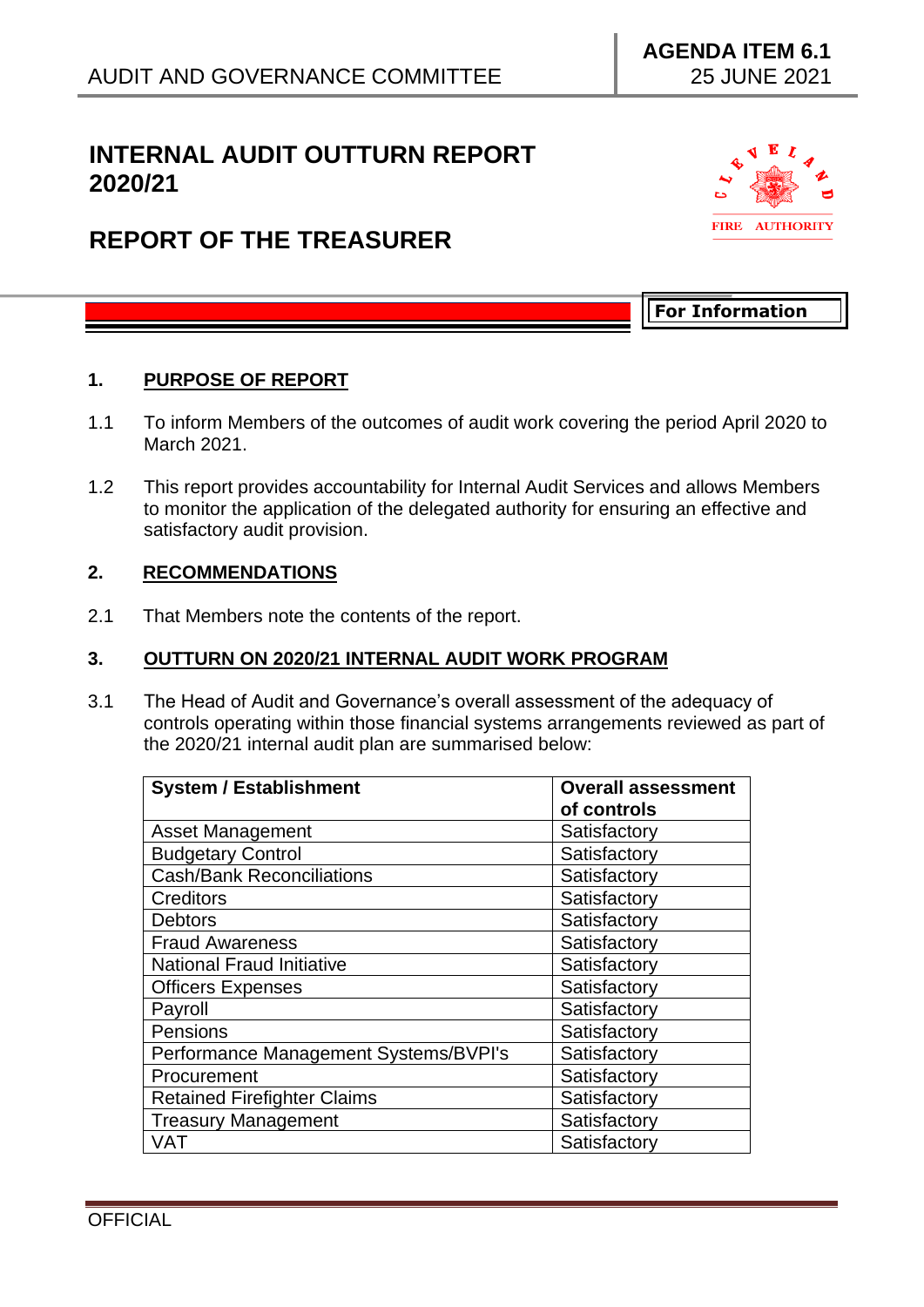At the time this report was completed end of year work was being finalised on Cash/Bank Reconciliations, Fraud Awareness and Procurement, however, sufficient reliance could be placed on testing completed for the purposes of the 2020/21 audit opinion. All necessary improvements to systems or operating arrangements have been agreed at the conclusion of each piece of work, and are detailed in Appendix A.

3.2 Attached as Appendix B is a copy of the Head of Audit and Governance's report to the Treasurer on the controls operating within Cleveland Fire Authority. In the opinion of the Head of Audit and Governance, key systems are operating soundly with corrective action taken where recommendations have been made, there is no fundamental breakdown in controls resulting in material discrepancy.

# **4**. **CONCLUSION**

4.1 Overall, the systems reviewed annually by Internal Audit have provided consistently high assurance that they are fundamentally operating as intended. Where weaknesses have been identified corrective action has been taken without delay.

#### **CHRIS LITTLE TREASURER**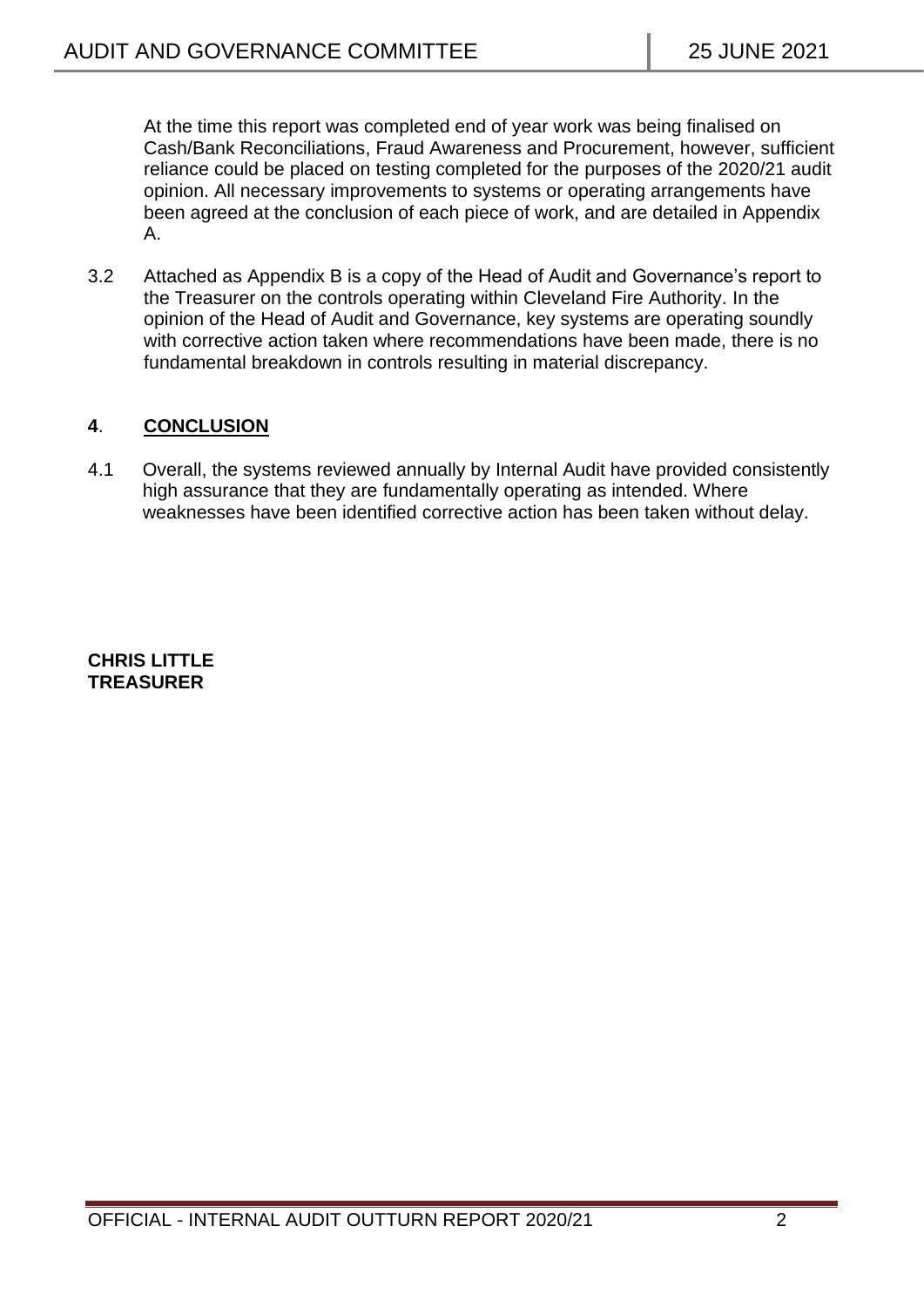### **APPENDIX A**

### **1 IMPROVEMENTS TO SYSTEMS OR OPERATING ARRANGEMENTS AS AGREED ACTION PLAN.**

| <b>System Reviewed</b>             | <b>Synopsis of Agreed Action</b>                    |
|------------------------------------|-----------------------------------------------------|
| <b>Asset Management</b>            | No recommendations made.                            |
| <b>Budgetary Control</b>           | No recommendations made.                            |
| <b>Cash/Bank Reconciliations</b>   | Ongoing.                                            |
| <b>Creditors</b>                   | - To ensure amendments requested are valid and      |
|                                    | do not require a new supplier account creating.     |
|                                    | - Review the field used for the 'date an invoice is |
|                                    | received' to ensure the correct data is produced.   |
| <b>Debtors</b>                     | No recommendations made.                            |
| <b>Fraud Awareness</b>             | Ongoing.                                            |
| <b>National Fraud Initiative</b>   | No recommendations made.                            |
| <b>Officers Expenses</b>           | No recommendations made.                            |
| Payroll                            | No recommendations made.                            |
| Pensions                           | Ongoing.                                            |
| Procurement                        | Ongoing.                                            |
| <b>Retained Firefighter Claims</b> | No recommendations made.                            |
| <b>Treasury Management</b>         | No recommendations made.                            |
| VAT                                | No recommendations made.                            |

# **2 PROBITY**

In addition to systems control testing, audit activity also included a range of probity tests. The areas reviewed are detailed in the following paragraphs.

#### 2.1 **Payroll Probity**

To ensure the integrity of payroll payments made to Fire Brigade employees, a series of tests were undertaken to ensure that:-

- Starters were correctly added to payroll records and leavers deleted,
- Changes to standing payroll data were properly authorised,
- Payments were made in accordance with terms of contract and correct salary scales,
- Time sheets and claim driven payments were properly authorised and paid,
- Deductions from salaries are supported by appropriately authorised documentation,
- Output reports are produced, regularly examined and evidenced as such,
- There is adequate budgetary control over payroll payments,
- Control or suspense accounts relating to payroll operations are regularly reconciled and cleared.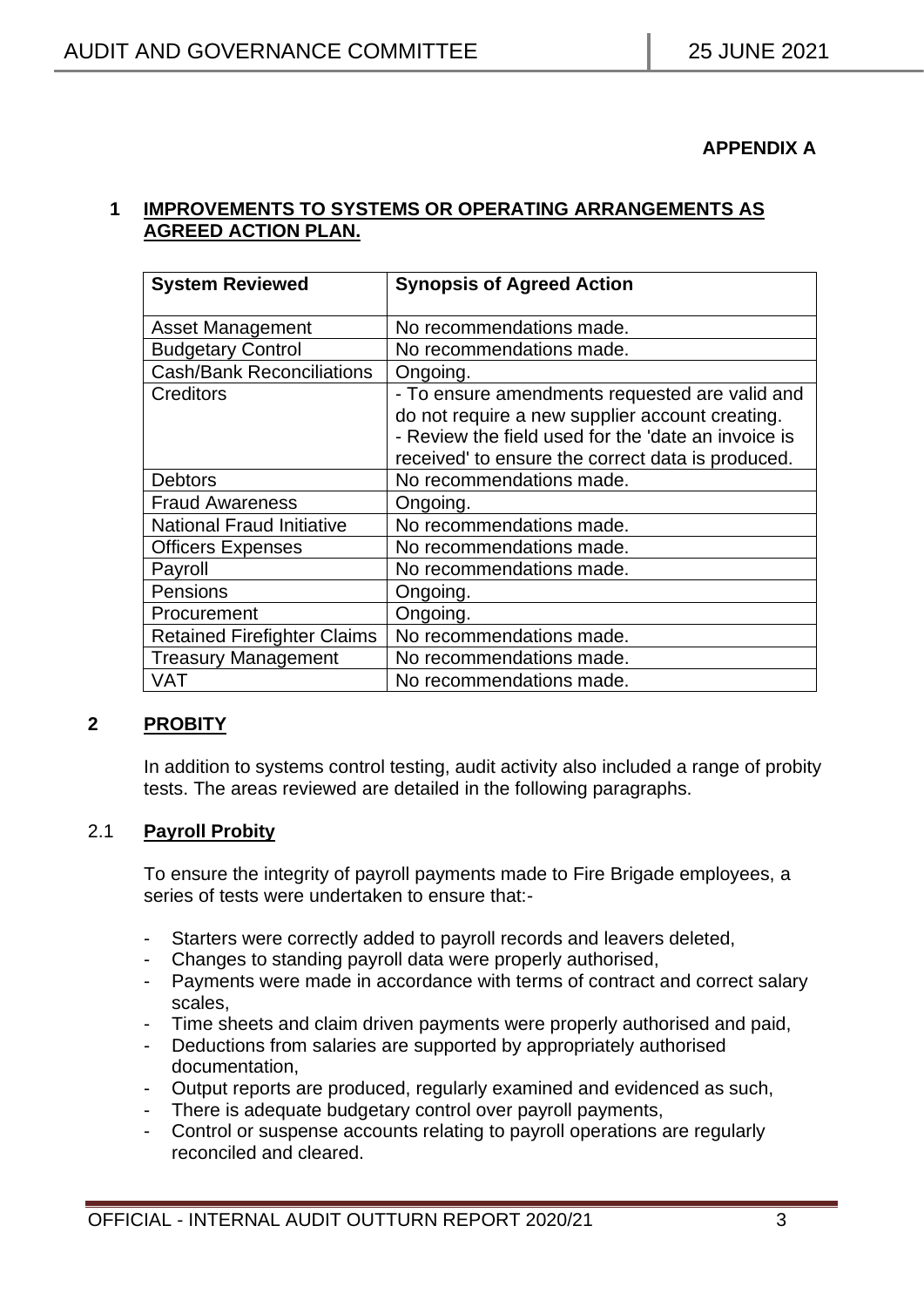2.2 Testing identified that the arrangements in place to administer payroll within Cleveland Fire Brigade have remained consistently well controlled through the period that Hartlepool Borough Council Internal Audit have been responsible for the audits.

## 2.3 **Creditors Probity**

To ensure the integrity of creditor payments made by the Fire Brigade, a series of tests were undertaken to ensure that:

- An up to date approved list of authorised signatories is held,
- Written procedures for the processing of creditor payments exist,
- Adequate procedures are in place for raising and authorising requisitions/ demand notes,
- The system in place for raising and approving orders is satisfactory,
- The delivery of goods/ services is recorded and verified,
- Adequate procedures are in place for processing invoices/ payment documents, ensuring that arrangements are in place to minimise duplicate payments,
- The procedures in place for raising and payment of cheque requisitions are satisfactory,
- There is an adequate system in place for the payment of petty cash,
- Adequate procedures are in place for the payment and recording of periodic payments,
- There are procedures in place to control and record cheques returned to the Fire Brigade for distribution,
- There is adequate budgetary control.
- 2.4 Testing identified that the arrangements in place to administer creditor payments within Cleveland Fire Brigade have remained consistently well controlled through the period that Hartlepool Borough Council Internal Audit have been responsible for the audits.

# 2.5 **Pensions Probity**

To evaluate the integrity of payments made for voluntary, compulsory or ill health retirements to ensure that:

- Retirement calculations are accurate and in accordance with relevant legislation,
- New pensioner lump sum and pension payments are valid.